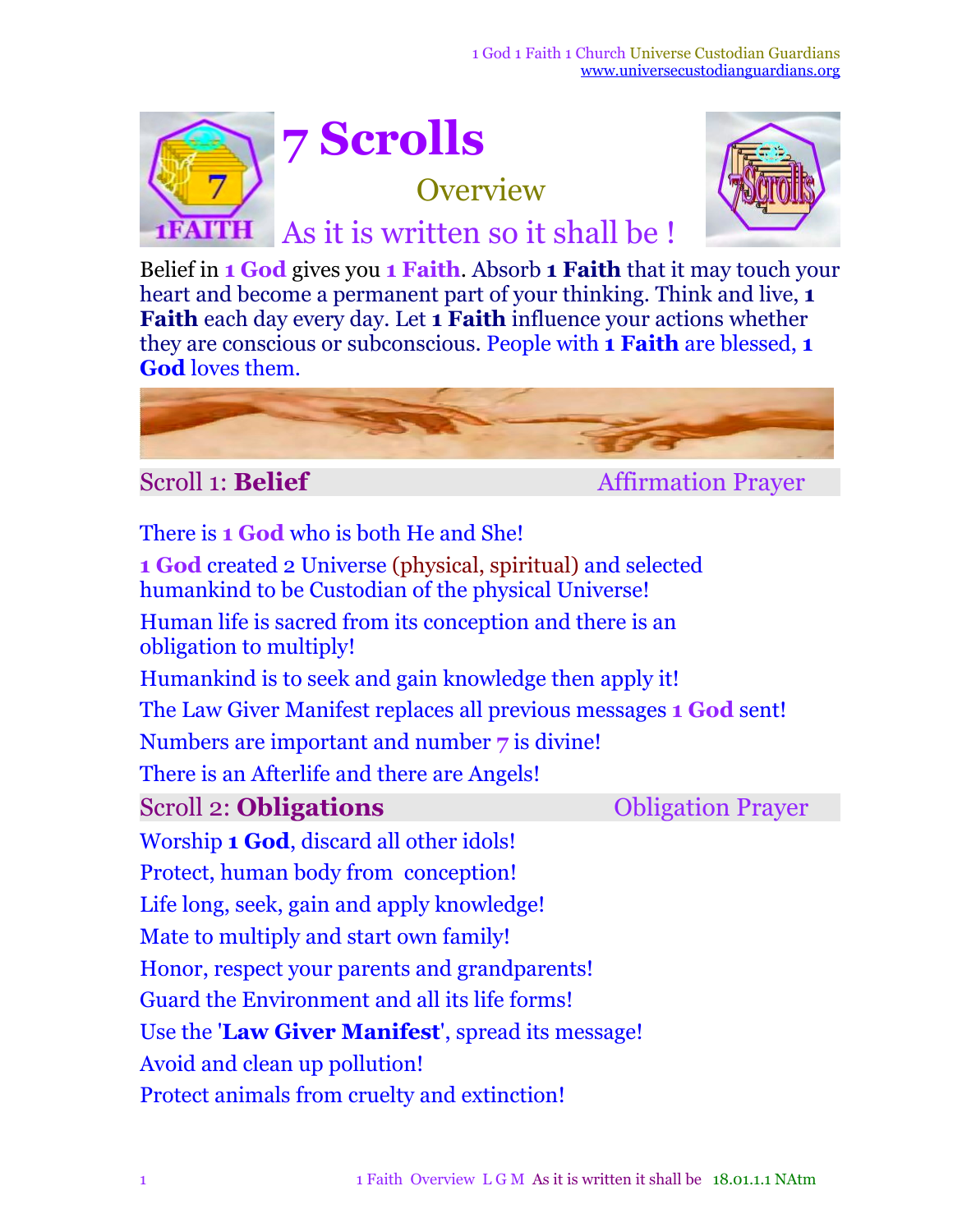Stand up for the unfairly attacked, disadvantaged, weak and needy! Feed the hungry, shelter homeless and comfort sick! Protest injustice, amorality, environmental vandalism! Do rewarded work, no loafing! Be Good Punish Evil! Be just, give deserved respect! Cremate, close graveyards! Vote in all Elections! **Scroll 3: Privileges** Request Prayer Breathable, clean air! Drinkable, filtered water! Eatable, healthy food! Protective, affordable clothing! Hygienic, affordable shelter! Rewarded work! Free Speech with moral restrains! Worship and Believe in **1 God**! Have violent free community! Receive justice! Free treatment when sick! Free education! Mate, start family! Have a pet! Have freely elected government! Receive respect! End with dignity! Scroll 4: **Failings** Failings Prayer Addiction Cannibalism Envy Perjury Plunder Selfish Vandalism Scroll 5: **Virtues** Virtues **Virtues** Virtues Prayer Worshiping only **1 God** and always punish evil! 1<sup>st</sup> Learn, then Teach and Knowledge continuity! Protect the Environment and Harmonize with Habitat! Be Loving, Dependable and Faithful! Have Courage, Compassion and Perseverance! Be Just and Care, Share, Volunteer! Be Clean and Tidy! Scroll 6: **Khronicle** Heritage Prayer Human's family tree

Week 1 Creation > Birth of Humans